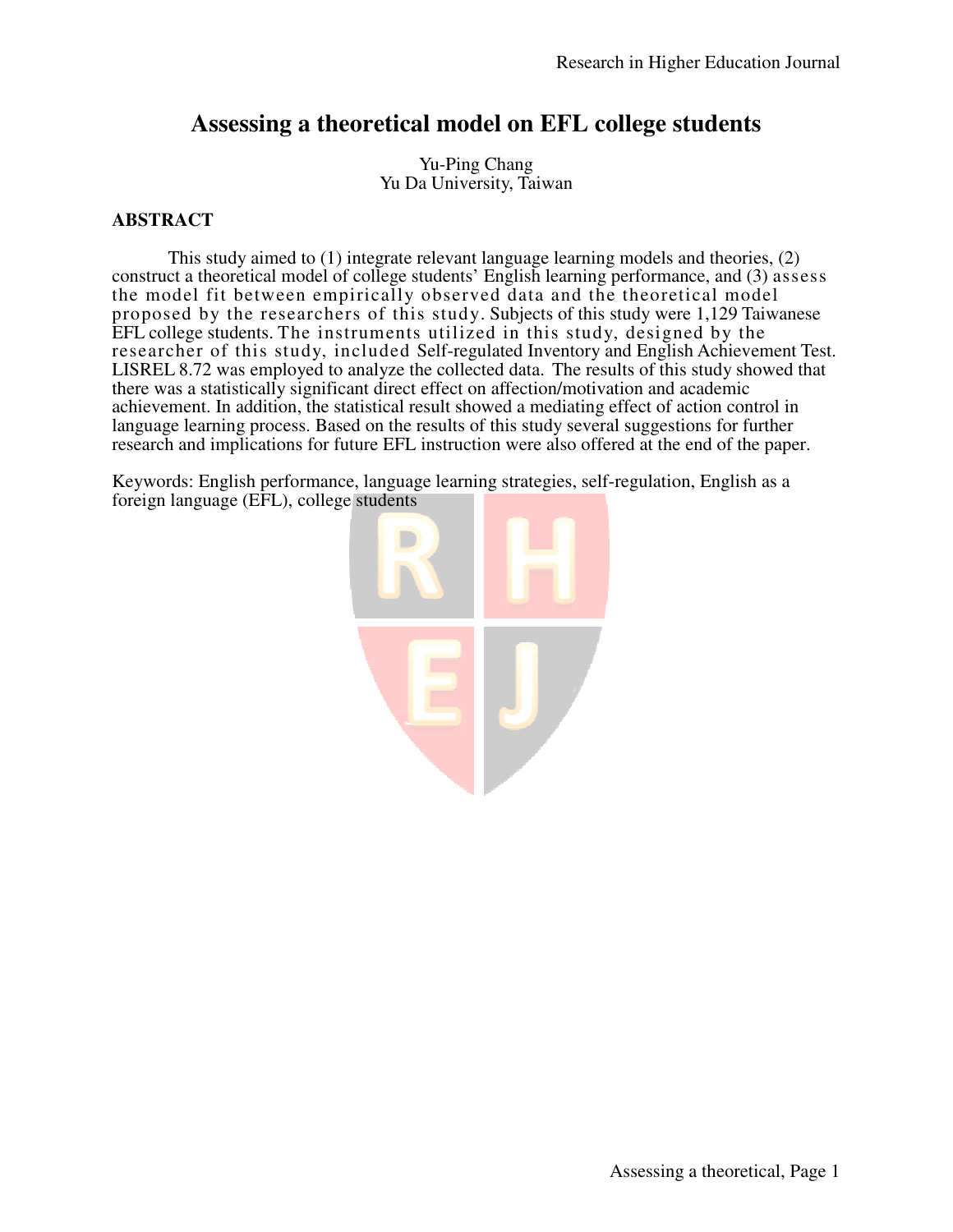# **INTRODUCTION**

With the increase of international exchanges upon globalization and the coming of knowledge-based economy, the enhancement of students' English proficiency, vision and competitiveness has become the important policy of education in many countries. Unfortunately, according to the Ministry of Education result of English examination survey on the freshmen students of vocational and technological colleges in the academic years of 2000, the English proficiency of vocational and technological college students in Taiwan is inferior and only 15% students meet the primary level of GEPT. Thus, how to enhance these students' English proficiency has become one of the important tasks in vocational and technological education.

In order to enhance EFL Taiwanese college students' English proficiency, schools are devoted to constructing a bilingual environment, organizing English camps and contests, and planning remedial instruction. Despite these efforts, many researchers put their emphasis on the filed of English (e.g. Wu and Chang, 2003; Chang and Wu, 2010). This study treated EFL technological and vocational college students as the targets and English as the specific learning field, and validated the theoretical model on technological and vocational college students' English learning performance by SEM. The research purposes were below:

- 1. to integrate relevant learning models and theories,
- 2. to construct a theoretical model on technological and vocational college students' English learning performance, and
- 3. to evaluate the quality of the theoretical model on technological and vocational college students' English learning performance.

### **LITERATURE REVIEW**

Recent studies on learning have successfully integrated expectancy-value theory (affection/motivation), action control theory and learning strategy theory, and indicated their importance on learning, as detailed below.

#### **Research related to affection/motivation**

Expectancy-value theory indicated that beliefs which influence learners' motivation include affection, value and expectation. Bandura (1986) suggested that the individuals' affective self-reaction to their performance could result in self-incentive. Thus, the individuals would construct higher level of goals, and adopt more effective strategies. Value refers to the internal reasons of a person to involve in some jobs (Pintrich, 1989). Current empirical studies (Eccles, 1994; Wigfield, 1994; Wigfield & Eccles, 2000) demonstrated that work value would influence learners' selection in future courses, use of learning strategies, action control and academic achievement. Expectation refers to the learners' anticipation to the success of the learning, and includes success expectation and perceived self-efficacy. Success expectation is the estimation of the learning result (Pintrich, 1989). The research of Wigfield (1994) indicated a significant correlation between success expectation and academic achievement. Cherng and Lin (2002) in Taiwan also demonstrated the significantly positive relation between success expectation and academic achievement. Self-efficacy refers to the individuals' belief in their abilities in specific situations (Bandura, 1986). In the past 20 years, self-efficacy could highly predict the students' motivation and learning (Bandura, 1997; Pajares, 1997; Schunk, 1989; Zimmerman, 1995, 2000). Thus, this study treated positive affection, success expectation, work value, and self-efficacy as the variables of affection/motivation.

#### **Research related to action control**

Recent researches focused on the mediating role of action control between learning intention and learning strategies, and defined action control as the learners' protection intention and the control to fulfill the goals. According to Kuhl (1985), the mediation of action control in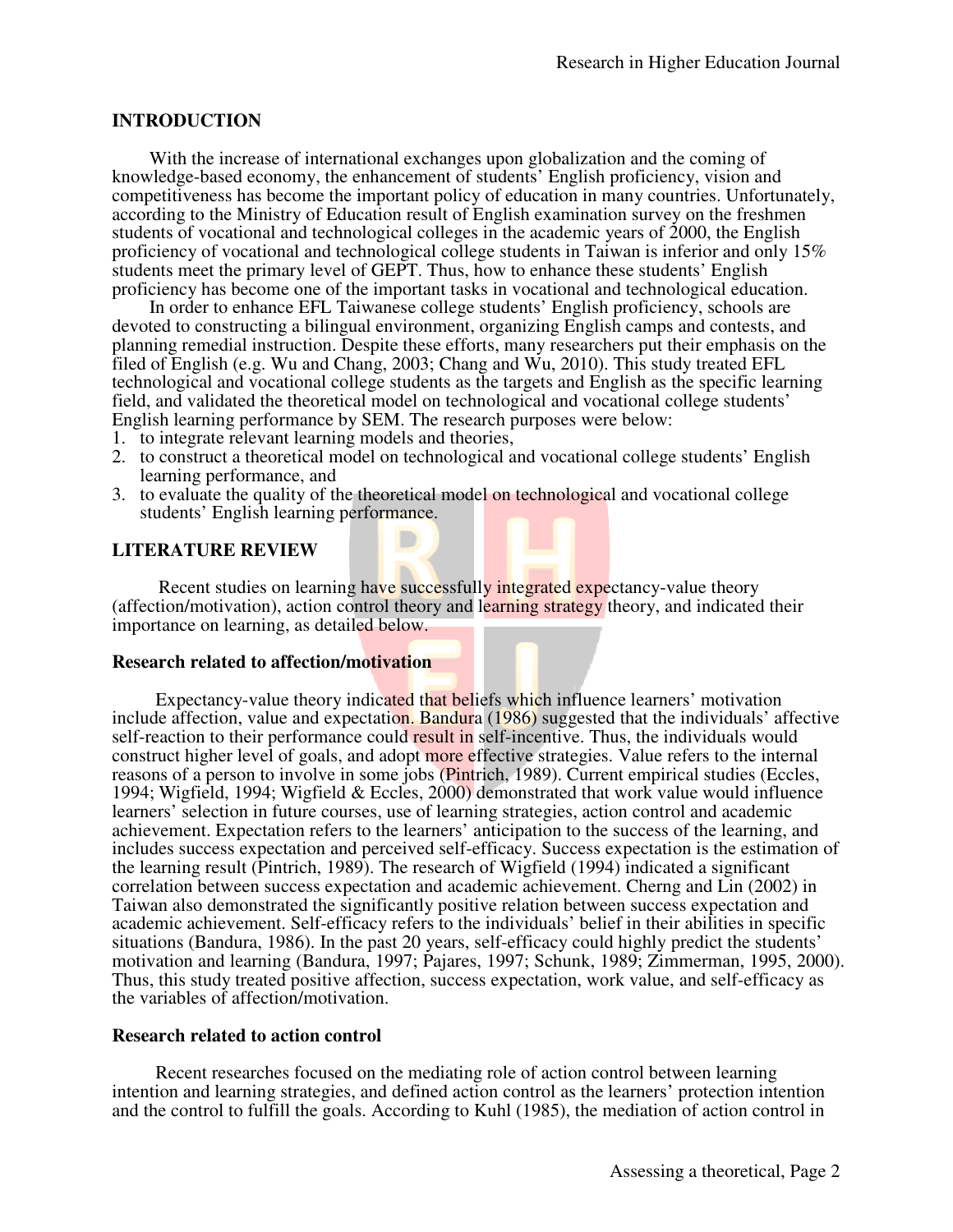learning process could be observed upon the learners' action control strategies which are allocated by Kuhl (1985) into cautious selection, coding control, emotion control, motivation control, environment control and information processing. Corno (1989) expanded the concept of action control in learning situation and indicated five action control strategies, including cognition control, emotion control, motivation control, situation control, and others control. However, the empirical study of Wu and Chang (2003) demonstrated that these action control strategies could be combined into cognition control, affection control, situation control, and others control. Cherng and Lin (2002) mentioned that action control is the critical intervening variable between learning motivation and learning strategies. Therefore, based on the statements of Kuhl, Corno, Wu and Chang, this study divided action control into cognition control, affection control, situation control, and others control.

#### **Research related to learning strategies**

Learning strategies were the main research issues in information processing theory in Cognitive Psychology in the past 20 to 30 years. Flavell (1971) was the first scholar who proposed learning strategies, and indicted that learning strategies are the cognition of cognition. Brown (1987) suggested that learning strategies include the individuals' knowledge and control of the cognitive system and the plan, monitoring and evaluation abilities of the cognitive operation. Wu and Chang (2003) pointed out that the correlation among self-monitoring, self-evaluation, self-adjustment of learning strategies and strategy use is significantly high. It would lead to multi-collinearity. These constructs should be combined. Pintrich (1999) suggested that learning strategies refer to the learners' planning, monitoring and adjustment abilities in self-adjusted learning process. According to Wu (2003), learners with inferior English reading comprehension would use learning strategies differently. Moreover, the students in Taiwan used significantly different learning strategies when reading Chinese and English. Based on the above, this study treated repetition, organization, refinement, planning, monitoring, and adjustment as the valuables of learning strategies.

# **A theoretical model of EFL college students' English learning performance in this study**

As to the test of model fit, this study reorganized the related learning theories and those proposed by Wu and Chang (2003), and considered college students' development characteristics and English learning to further propose the theoretical model of English learning performance, including affection/motivation, action control, learning strategies and academic achievement with regard to technological and vocational college students' English.

# **METHOD**

This study selected 1,129 students, who took the courses of English in freshmen and sophomore years, from 12 technological and vocational colleges in northern, central and southern Taiwan as the targets by stratified cluster random sampling.

The instruments used in this study included Self-regulated Inventory and English Achievement Test. The Self-regulated Inventory is composed of English affection/motivation scale (22 items), English action control strategy scale (22 items), and English learning strategies scale (26 items). The items in all scales used English as the specific field and rated based on *Likert* 6-point scale.

The English achievement test was designed based on the General English Proficiency Test (GEPT), College Student English Proficiency Test (CSEPT), and the principles of language evaluation. The evaluation on the oral test is more subjective and it is difficult to quantify the data. Thus, the test only involves the academic achievements of listening, reading and writing.

After the tests, data were inputted into a computer for statistical analysis by LISREL 8.72;  $\alpha$  $= 0.05$  was treated as the statistical significance level.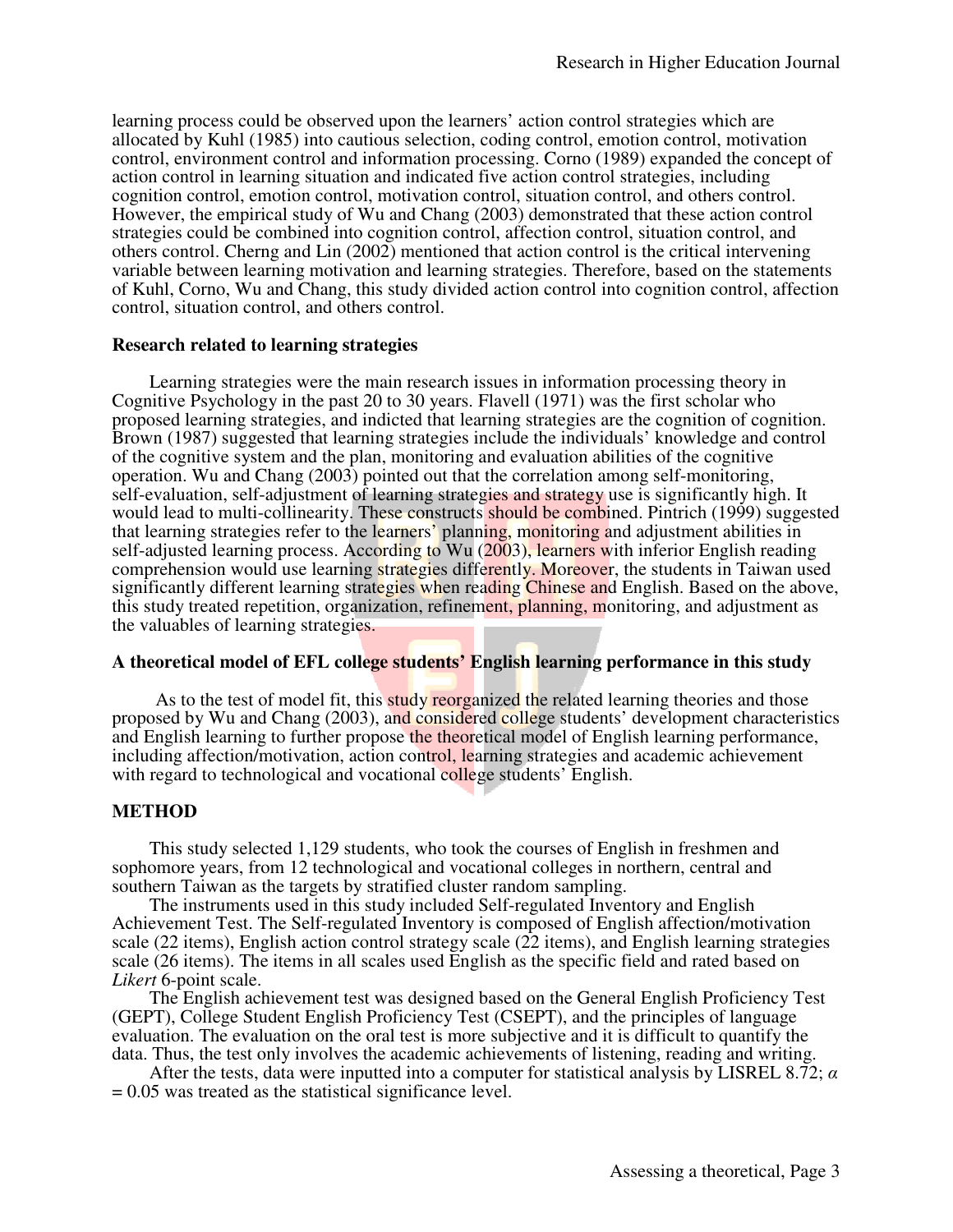# **RESULTS OF THE STUDY**

The parameter estimation in LISREL is based on Maximum Likelihood methods which involves strict requirement for multi-variance normal distribution (Bollen, 1989; Jöreskog & Sörbom, 1993). Thus, before conducting the test of goodness of fit, the assumption of multi-variance normal distribution was validated by PRELIS 2.52. The finding demonstrated that data collected by this study did not meet the assumption,  $\chi^2_{(2)} = 1465.254$ ,  $N = 1129$ ,  $p < 0.05$ . Thus, generally weighted least-square (WLS) method was applied for parameter estimation and test of goodness of fit.

#### **The fit test of English learning process model**

Upon literature review (Hair, Anderson, Tatham, & Black, 2006), the evaluation of SEM in this study refers to preliminary model fit, overall model fit and fit of internal instruction, as described below.

#### **(1) Preliminary model fit of English learning process model**

 As to preliminary model fit, the estimation results did not show negative error variables  $(0.13~0.93)$ . All error variables reached the significance level  $(0.05)$  and there was no significant standard deviation. It met the standard that theoretical model could not involve negative error variables and significant standard deviation. Error variables must meet the significance level (Hair et al., 2006). However, one factor loading was lower than  $0.5$  ( $\chi_{21} = 0.45$ ) and it did not meet the standard that factor loading could not be lower than 0.50. Low factor loading would reduce the reliability of the factors. However, for the completeness of the theoretical framework and since all factor loadings reached the significance level, the statistical test is still conducted.

### **(2) Overall model fit of English learning process model**

With regard to absolute fit, chi-square value of the fit between the theoretical model in this study and data observed reached the significance level (0.05). It demonstrated that English learning process model in this study and data observed do not fit. However, in the test of goodness of fit, chi-square value tended to reject the theoretical model due to the increase of the samples. Thus, besides chi-square test, this study also evaluated the fit between the model and data by other measures which were not influenced by the number of the samples. Apart from  $\chi$ 2 test, the measures of overall model fit demonstrated good fit between the theoretical model and data observed in this study.

# **(3) Fit of internal structure of English learning process model**

With regard to fit of internal structure of model, Hair et al. (2006) proposed the evaluation on fit of measurement model and fit of structural model, as described below:

As for fit of measurement model, factor loadings estimated reached the significance level (*t*   $= 19.37 - t = 63.24$ ,  $p < 0.05$ ) and it met the standard that factor loading should meet the significance level. In terms of structural model, structural parameters estimated reached the significance level 0.05 ( $t = 2.19 \times 29.61$ ,  $p < 0.05$ ). It demonstrated that the structural model was positive.

# **Effects of latent variables in English learning process model**

According to Jöreskog and Sörbom (1993) and Hair et al. (2006) the effects among latent variables included direct effect, indirect effect and total effect, as described below.

# **(1) Direct effects of latent variables in English learning process model**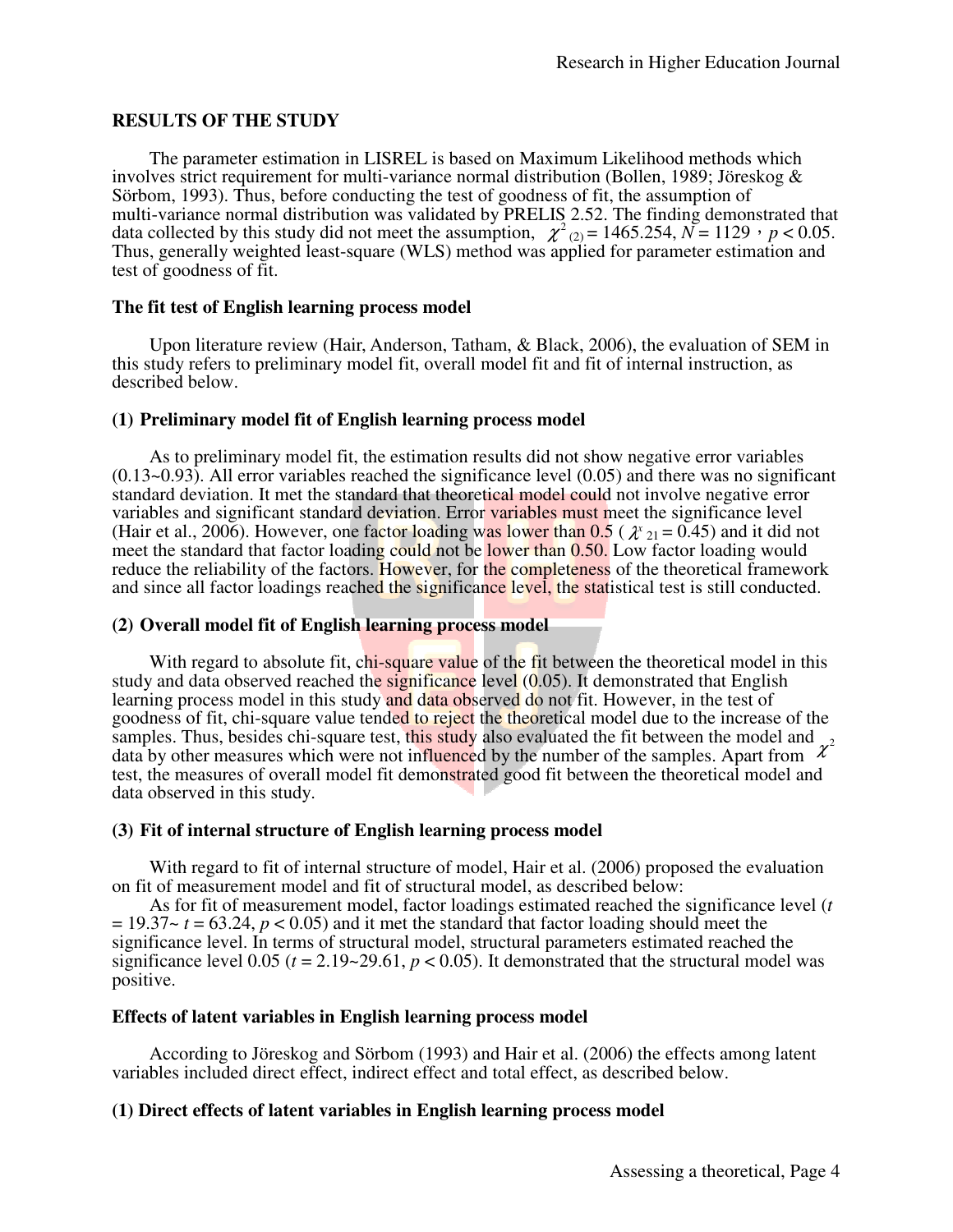Direct effect of latent independent variables on latent dependent variables: This study assumed the direct effect of affection/motivation on action control ( $\gamma_{11} = 0.81$ ,  $t = 29.61$ ,  $p <$ 0.05), learning strategies ( $\gamma_{21} = 0.25$ ,  $t = 6.44$ ,  $p < 0.05$ ) and academic achievement ( $\gamma_{31} = 0.24$ ,  $t = 0.24$ )  $= 3.81, p < 0.05$ ). The data observed demonstrated that the direct effect was significant. It showed that learners with more affection/motivation tended to frequently use action control and learning strategies, and they would have better academic achievement.

Direct effect of latent dependent variables on latent dependent variables: This study assumes the direct effect of action control on learning strategies and direct effect of learning strategies on academic achievement. The observed data indicated that the direct effects were significant: the direct effect of action control on learning strategies ( $\beta_{21} = 0.75$ ,  $t = 19.06$ ,  $p <$ 0.05), the direct effect of action control on academic achievement  $(\beta_{31} = 0.31, t = 2.30, p < 0.05)$ , and the direct effect of learning strategies on academic achievement ( $\beta_{32} = 0.34$ ,  $t = 2.19$ ,  $p <$ 0.05). In other words, in English learning, the students who defended learning intention by action control tended to use learning strategies, which would enhance their academic achievement. The frequent use of learning strategies would also enhance academic achievement.

Residual variance of latent dependent variables: The residual variance  $(\zeta_1)$  of action control is 0.34, that  $(\zeta_2)$  of learning strategies is 0.07 and that  $(\zeta_3)$  of learning strategies is 0.28. Based on the above, among all direct effect values, that of affection/motivation on action control is the highest  $(0.81)$  and the second is that of action control on learning strategies  $(0.75)$ . The least is that of academic achievement on learning strategies (0.24).

#### **(2) Indirect effects of latent variables in English learning process model**

Indirect effect of latent dependent variables on latent dependent variables: Indirect effect of affection/motivation on learning strategies and academic achievement was significant (0.05). Through the mediating effect of action control, indirect effect of affection /motivation on learning strategies was  $0.62$  ( $\gamma_{11} \times \beta_{21} = 0.81 \times 0.75 = 0.61$ ) which was higher than the direct effect (0.25) ( $\gamma_{21}$  = 0.25) of affection/motivation on learning strategies. It showed that the students with more affection/motivation tended to defend learning intention by action control, which will increase the use of learning strategies. The observed data indicated that direct and indirect effects of affection/motivation on academic achievement were significant ( $t = 3.81$ ,  $t =$ 10.62, *p* < 0.05). Affection/motivation indirectly influenced academic achievement through three paths. First, the path from affection/motivation, action control to academic achievement, the normalized effect of this path was  $0.25$  ( $\gamma$ 11  $\times$   $\beta$ 31 = 0.81  $\times$  0.31 = 0.25). The second one was from affection/motivation, learning strategies to academic achievement. The normalized effect of this path was 0.01 (γ21  $\times$  β32 = 0.25  $\times$  0.34 = 0.008). The third one was from affection/motivation, action control, learning strategies to academic achievement. The normalized effect of this path was  $0.21 \times (11 \times 621 \times 632) = 0.81 \times 0.75 \times 0.34 = 0.21$ . Total normalized indirect effect of these three paths was 0.54. Among the three paths, indirect effect of affection/motivation on action control was the most significant and that of action control on academic achievement was the most insignificant.

Indirect effect of latent dependent variables on latent dependent variables: With regard to indirect effect of latent dependent variables on latent dependent variables, indirect effect of action control on academic achievement was significant ( $t = 2.17$ ,  $p < 0.05$ ). Through action control, indirect effect (0.61) of affection/motivation on learning strategies was the highest. The second was the indirect effect (0.54) of affection /motivation on academic achievement through action control and learning strategies. The least was indirect effect (0.25) of action control on academic achievement through learning strategies.

#### **(3) Total effect among latent variables in English learning process model**

Total effect of latent independent variables on latent dependent variables: Normalized total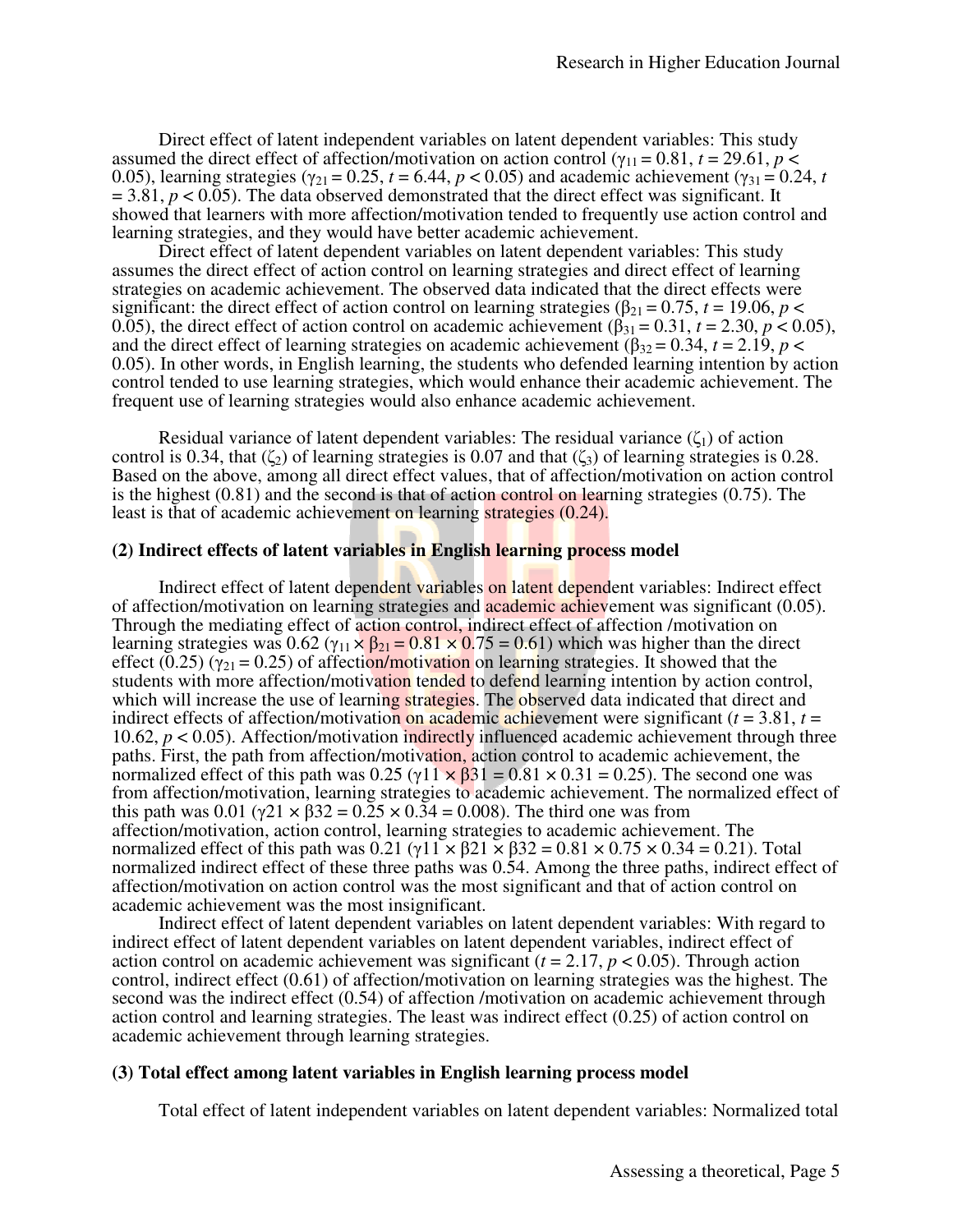effects of affection/motivation on action control, learning strategies and academic achievement were 0.81, 0.86 and 0.78, respectively. In this study, total effect of affection/motivation on action control was equal to the direct effect. With regard to the influence of affection/motivation on learning strategies, total effect refered to direct effect (0.25) and indirect effect (0.61). In addition, total effect of affection/motivation on academic achievement was .78, including the direct effect (0.24) and indirect effect (0.54). Noticeably, normalized indirect effect of affection/motivation on learning strategies was 0.61 and it was 70% of total effect, more than the normalized direct effect (0.25). It demonstrated the critical mediating role of action control between affection/motivation and learning strategies.

Total effect of latent dependent variables on latent dependent variables: Normalized total effects of action control on learning strategies and academic achievement were 0.75 and 0.56. This study assumed that action control only revealed direct effect on learning strategies. Thus, total effect of action control on learning strategies was equal to the direct effect. With regard to the influence of action control on academic achievement, the observed data indicated that the normalized total effect of action control on academic achievement was 0.56, including direct effect (0.31) (β31) and indirect effect (0.05) (β21 × β32 = 0.75 × 0.34 = 0.25). Moreover, normalized total effect of learning strategies on academic achievement was .34. Since learning strategies did not reveal indirect effect on academic achievement, the total effect was equal to direct effect. With regard to total effects of latent variables, that of affection/motivation on learning strategies was the highest (0.86), the second was that (0.81) of affection/motivation on action control and the least was that of (0.34) learning strategies on academic achievement.

#### **SUGGESTIONS**

In this study, except for chi-square test, the rest measures indicated that the good fit between the theoretical model and data observed in this study. Thus, the theoretical model of English learning performance could explain the actual data. The following two suggestions were derived based on the results of this study.

#### **In English instruction, the integration of affection/motivation, action control, learning strategies, and academic achievement should be valued.**

 $\Box$ 

Past studies on instruction and learning tended to evaluate the students' learning effect by intellectual and external performance. However, cognitive psychology conducted in-depth analysis on the internal process of human beings' learning. With new technologies and urgent demand for educational reform, people turned the interest to the internal process of learning. The model validation of this study confirmed the importance of cognition and affection to English learning performance which could be further applied.

#### **Including action control training in English instruction and reinforcing the students' action intention of learning will help students' English learning.**

According to the related studies, "action control" was a critical intervening variable in learning process. Past studies have demonstrated that when learners are more educated, they tend to lose the motivation in learning, be less persistent and be lazy (Cherng & Lin, 2002; Wigfield & Eccles, 2000). Technological and vocational college students do not have significant English proficiency back in the studies in vocational schools. Since English courses become more difficult and the students are not willing to overcome the obstacles, the students would lose their interests in English learning and even totally give it up. It is the situation that teachers, educators, or other stakeholders do not expect. Therefore, it is necessary to include action control training in English courses to allow the students to try to recognize the distraction, probe into and fulfill action control, actively deal with learning by varied strategies, continue learning and be more confident in English learning.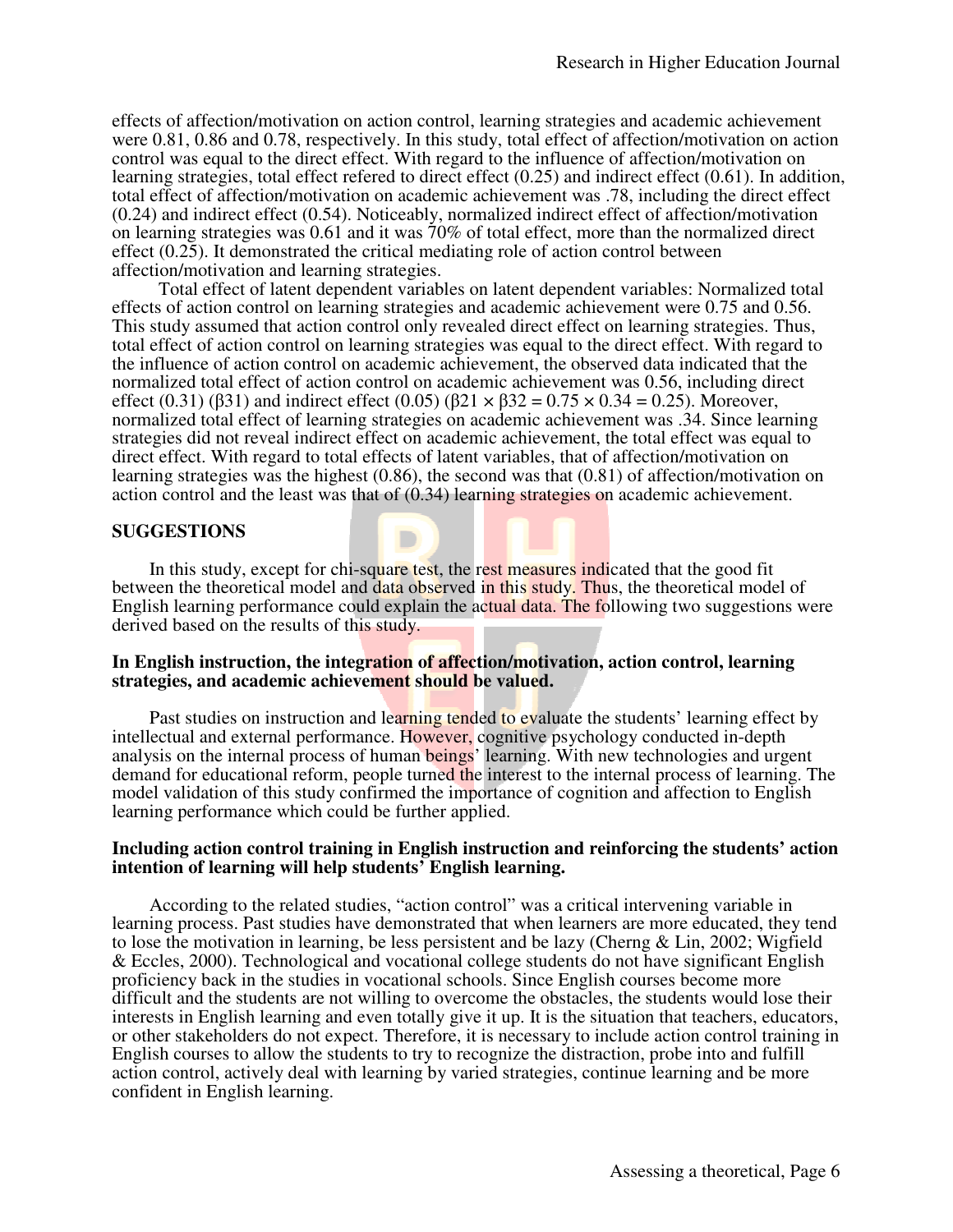# **REFERENCES**

- Bandura, A. (1986). *Social foundations of thought and action: A social cognitive theory*. Englewood Cliffs, NJ: Prentice-Hall.
- Bandura, A. (1997). *Self-efficacy: The exercise of control*. New York: Freeman.
- Bollen, K. A. (1989). *Structural equations with latent variables*. New York: Wiley.
- Brown, A. L. (1987). Metacognition, executive control, self-regulation, and other more mysterious mechanisms. In F. E. Weinert & R. H. Kluwe (Eds.), *Metacognition, motivation, and understanding* (pp. 65-116). Hillsdale, NJ: Lawrence Erlbaum.
- Chang, Y. P., & Wu, C. J. (2010). Self-regulation in EFL College Students' English Learning. Paper Presented at the 8th Hawaii International Conference on Education on Jan. 9, 2010, Honolulu, HI (pp. 2948-2959).
- Cherng, B. L., & Lin, C. S. (2002). The mediating role of action control between the predecisional and postdecisional phases in learning processes. *Bulletin of Educational Psychology*, *34*(1), 43-60.
- Corno, L. (1989). Self-regulated learning: A volitional analysis. In B. J. Zimmerman & D. H. Schunk (Eds.), *Self-regulated learning and academic achievement: Theory, research, and practice* (pp. 83-110). New York: Springer-Verlag.
- Eccles, J. (1994). Understanding women's educational and occupational choices: Applying the Eccles et al. model of achievement-related choices. *Psychology of Women Quarterly*, *18*, 585-609.
- Flavell, J. H. (1971). First discussant's comments: What is memory development of? *Human Development*, *14*, 272-278.
- Hair, Jr. J. F., Anderson, R. E., Tatham, R. L., & Black, W. C. (2006). *Multivariate data analysis*   $(5<sup>th</sup>$  ed.). Upper Saddle River, NJ: Prentice Hall.
- Jöreskog, K. G., & Sörbom, D. (1993). *LISREL 8: Structural equation modeling with the SIMPLIS command language*. Chicago, IL: Scientific Software International.
- Kuhl, J. (1985). Volitional mediators of cognitive-behavior consistency: Self-regulatory processes and action versus state orientation. In J. Kuhl & J. Beckman (Eds.), *Action control: From cognition to behavior* (pp. 101-128). New York: Springer-Verlag.
- The language training and testing center (2000). *General English proficiency test: Elementary level* [A Report]. Retrieved November 13, 2009, from http://www.lttc.ntu.edu.tw/academics/thesis\_gept.htm
- Pajares, F. (1997). Current directions in self-efficacy research. In M. Maehr & P. R. Pintrich (Eds.), *Advances in motivation and achievement* (Vol. 10, pp. 1-49). Greenwich, CT: JAI Press.
- Pintrich, P. R. (1989). The dynamic interplay of student motivation and cognition in the college classroom. In C. Ames & M. L. Maehr (Eds.), *Advances in motivation and achievement: Motivation-enhancing environments* (Vol. 6, pp. 117-160). Greenwich, CT: JAI Press.
- Pintrich, P. R. (1999). The role of motivation in promoting and sustaining self-regulated learning. *International Journal of Educational Research, 31*, 459-470.
- Schunk, D. H. (1989). Social-regulation of self-efficacy and attribution in academic settings. In B. J. Zimmerman & D. H. Schunk (Eds.), *Self-regulated learning and academic achievement: Theory, research, and practice* (pp. 83-110). NY: Springer-Verlag.
- Wigfield, A. (1994). The role of children's achievement values in the self-regulation of their learning outcomes. In D. H. Schunk & B. J. Zimmerman (Eds.), *Self-regulation of learning and performance* (pp. 101-126). Hillsdale, NJ: Erlbaum.
- Wigfield, A., & Eccles, J. S. (2000). Expectancy-value theory of achievement motivation. *Contemporary Educational Psychology*, *25*, 68-81.
- Wu, C. J., & Chang, C. Y. (2003). The verification of English learning process model. *Bulletin of Educational Psychology*, *35*(2), 121-140.
- Wu, W. W. (2003). *Taiwanese junior high school students' metacognitive awareness in reading Chinese and English*. Unpublished Master's Thesis, National Taiwan Normal University, Taipei, Taiwan.